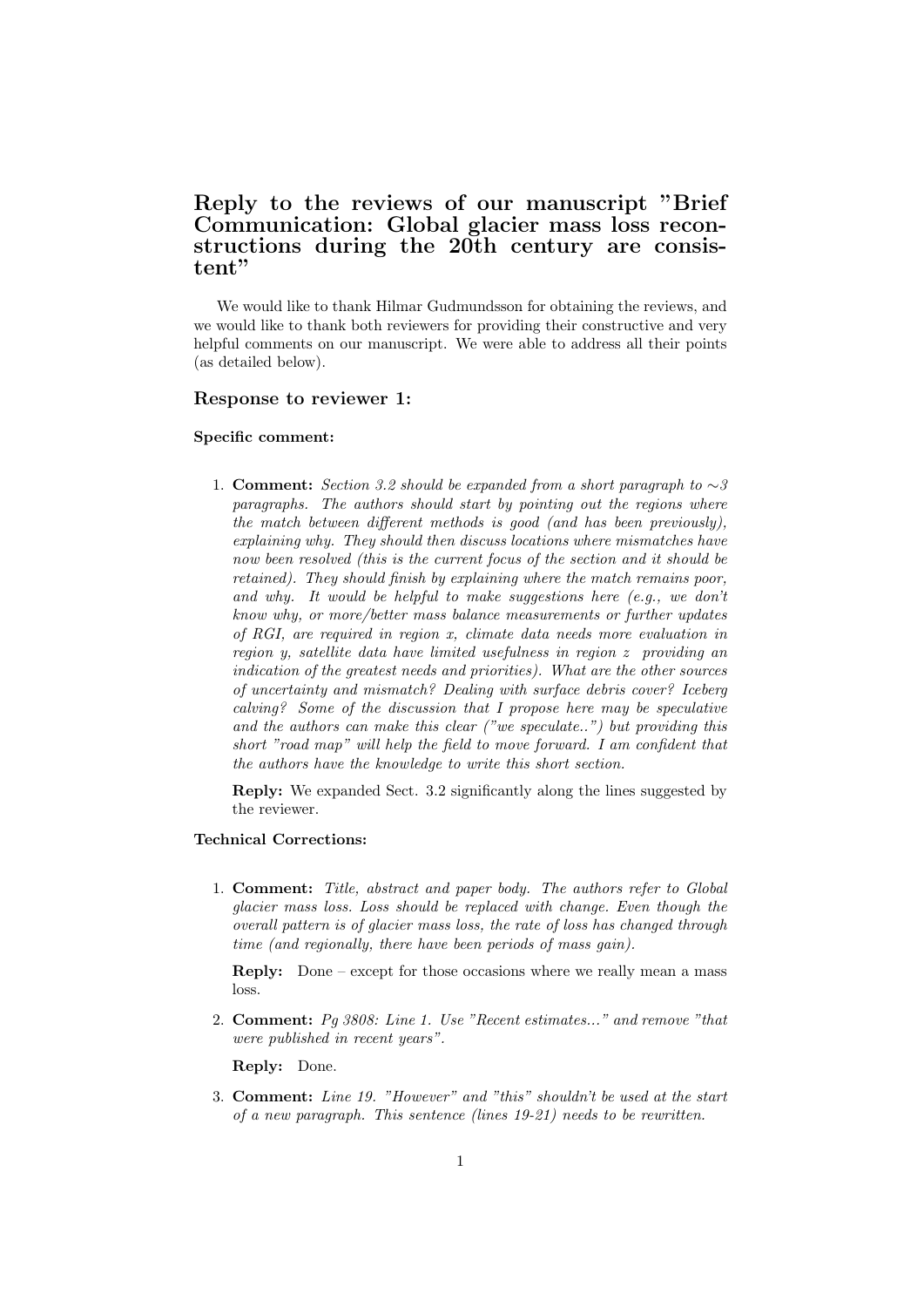Reply: Done.

4. Comment: Pg 3809: Lines 4-6. Avoid starting a sentence with "But", and clarify the meaning of this sentence. It is confusing.

Reply: Done.

5. Comment: Lines 26-29. Please split into two or more sentences.

Reply: Done.

6. Comment: Pg3811: Line 8 (and elsewhere in paper): "Pentadal" is not in common usage in the English language. It would be straightforward to replace this with "5-year" and it wouldn't take up much more space.

Reply: Done.

7. Comment: Pg3811: Line 18. "Note that the results presented in this paper as Leclercq". Rewrite in active voice. "Note that the results that we present as Leclercq 2011..."

Reply: Done.

## Response to reviewer 2:

#### General comments:

1. Comment: No numbers/results are given in the text. Although everything is put together in Table 1 and Figure 1, I have the impression that it would facilitate the reading of the paper, if some key results / some key comparisons between previous and updated estimates were given in the Results section. E.g. by how how did the estimates change with the reassessment?

Reply: We agree that readers will be interested in individual differences resulting from the updates. It is, however, hard to foresee what numbers will be most interesting, and picking examples seems arbitrary to us. For this reason (but also because of its more general usefulness) we added a data supplement, including the data shown in Figures 1 and 2, in both their old and updated versions.

2. Comment: In agreement with the first reviewer I also suggest that the analysis/the discussion of the regional differences should be extended. This might point out the regions on which to focus in future studies.

Reply: Please see our answer to reviewer 1.

- 3. Comment: The results indicated that the model yielded too high mass loss for certain regions due to an oversensitivity. It would be interesting to shortly discuss whether this pattern might also have affected the future projections performed by the same model (Marzeion et al., 2012).
	- Reply: We agree. There are small differences in the projections, but they are very small and negligible compared to the dominant uncertainty,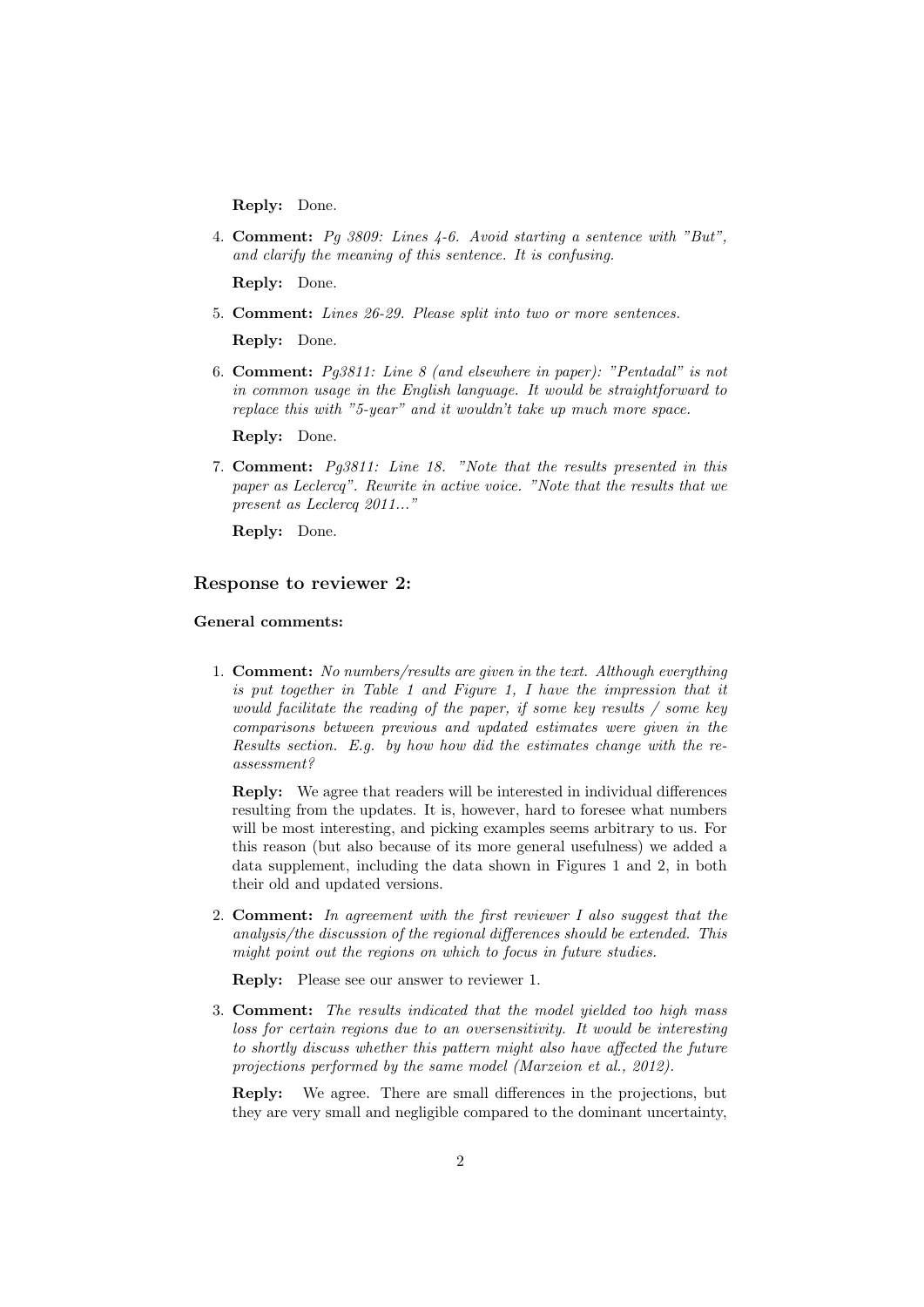which for projections is the spread of the climate model ensemble used to force the glacier model. We added this to the discussion.

#### Detailed comments:

1. Comment: page 3813, line 12: I do not fully agree with this statement. The RGIv4.0 still uses the ASTER GDEMv2.0 for the Russian Arctic and Svalbard, i.e. the same source of information as Marzeion et al. (2012). For Greenland, the GIMP DEM is used. I suggest that this somewhat fuzzy description is clarified here (also by using the reference to Arendt et al.,  $2014$ ). Nevertheless, this does not explain why the maximum elevations turned out to be so different for Russian Arctic and Svalbard.

Reply: Below, we show an example of a problematic case from the Russian Arctic (Graham Bell Island in Franz Josef-Land). Obviously, there are great errors in both directions in the DEM. The too low elevations do not affect the elevation range, but the too high elevations do. While we did perform sanity checks based on the elevation distribution when we automatically extracted elevation information for Marzeion et al. (2012), we did not catch cases like this one, as the areas affected were too large to be considered errors by our routine (note also that the elevation histogram of this glacier does not look unreasonable for elevations greater than 600 m, while the true elevation maximum of the island is 509 m.). In RGIv4.0, spatial filters are applied to remove noise before the elevation distribution is determined (pers. comm. from Matthias Huss, who is calculating the elevation data for RGI). Because of the scatter of the elevation errors, the spatial filtering is better suited to remove them than the histogram-based filter we applied for RGIv1.0. We explicitely mention the spatial filtering in the revised manuscript.

2. Comment: Page 3813, line 16: Can the authors explain this 48% increase in area? I thought the same inventory (Rastner et al., 2012, TC) was included in both RGIv1.0 and RGIv4.0? However, the latter version of the RGI includes all connectivity levels, whereas the earlier versions did not include connectivity level II. If this is the case, this issue should be handled consistently in the re-assessment.

Reply: This was in fact due to the connectivity level 2 glaciers; we corrected this in the revised figures.

3. Comment: Page 3814, footnote: Just the glacier length feedback is mentioned here. It is, however, counteracted by the mass balance elevation feedback (which is not explicitly included in the model). Thus, part of the effect is offset. This should also be acknowledged here.

Reply: We moved this into the main text and expand a bit here, because this issue is also relevant for the reviewer's question regarding the projections. We added a statement regarding the mass balance elevation feedback, as suggested by the reviewer.

4. Comment: Table 1: I suggest to restructure Table 1 with a clear separation of previous results (Leclercq, Marzeion) and revised estimates. The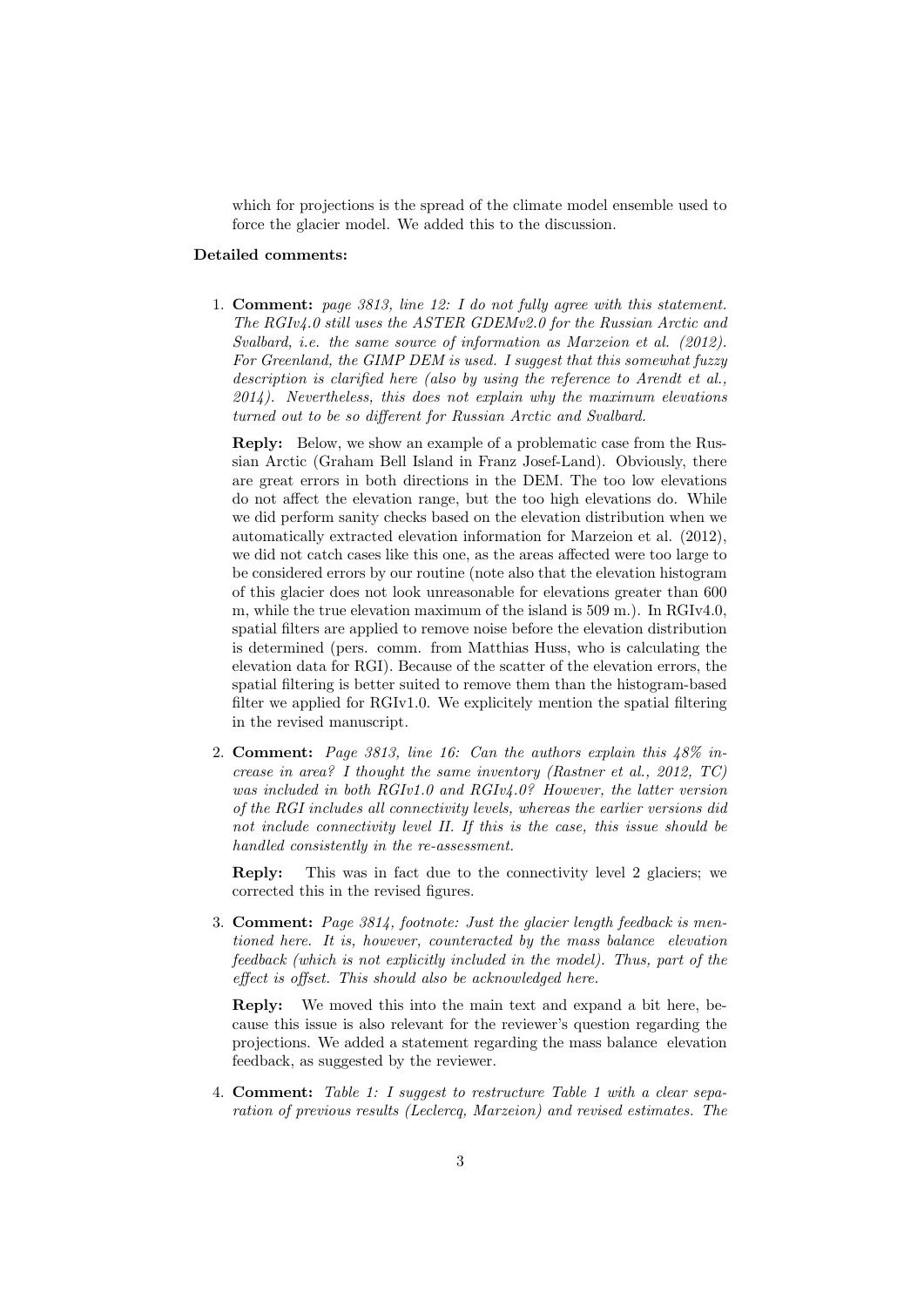

Figure 1: Example from Graham Bell Island, Franz Josef-Land. Upper panel: Black line: Glacier outline from RGIv1.0. Background shading: ASTER GDEMv2.0. White: missing data. Lower panel: distribution of elevations within the glacier outline from ASTER GDEMv2.0. The true elevation maximum of the island is 509 m.

best available estimates presently available (Cogley, Leclercq, Marzeion, Gardner) should be displayed together and not be mixed with the now obsolete numbers.

### Reply: Done.

5. Comment: Figure 2: Wouldn't it be easier to read this figure if results were displayed in specific units (kg m-2 yr-1) instead of mm SLE yr-1? This would allow using the same y-scale for all panels and promote the comparison of the individual regions.

Reply: We see both advantages and disadvantages to displaying this in specific units. The reviewer mentions the most important advantage – the most important disadvantage we see is that it becomes harder to understand how the reduced mass loss of the Marzeion et al. model shown